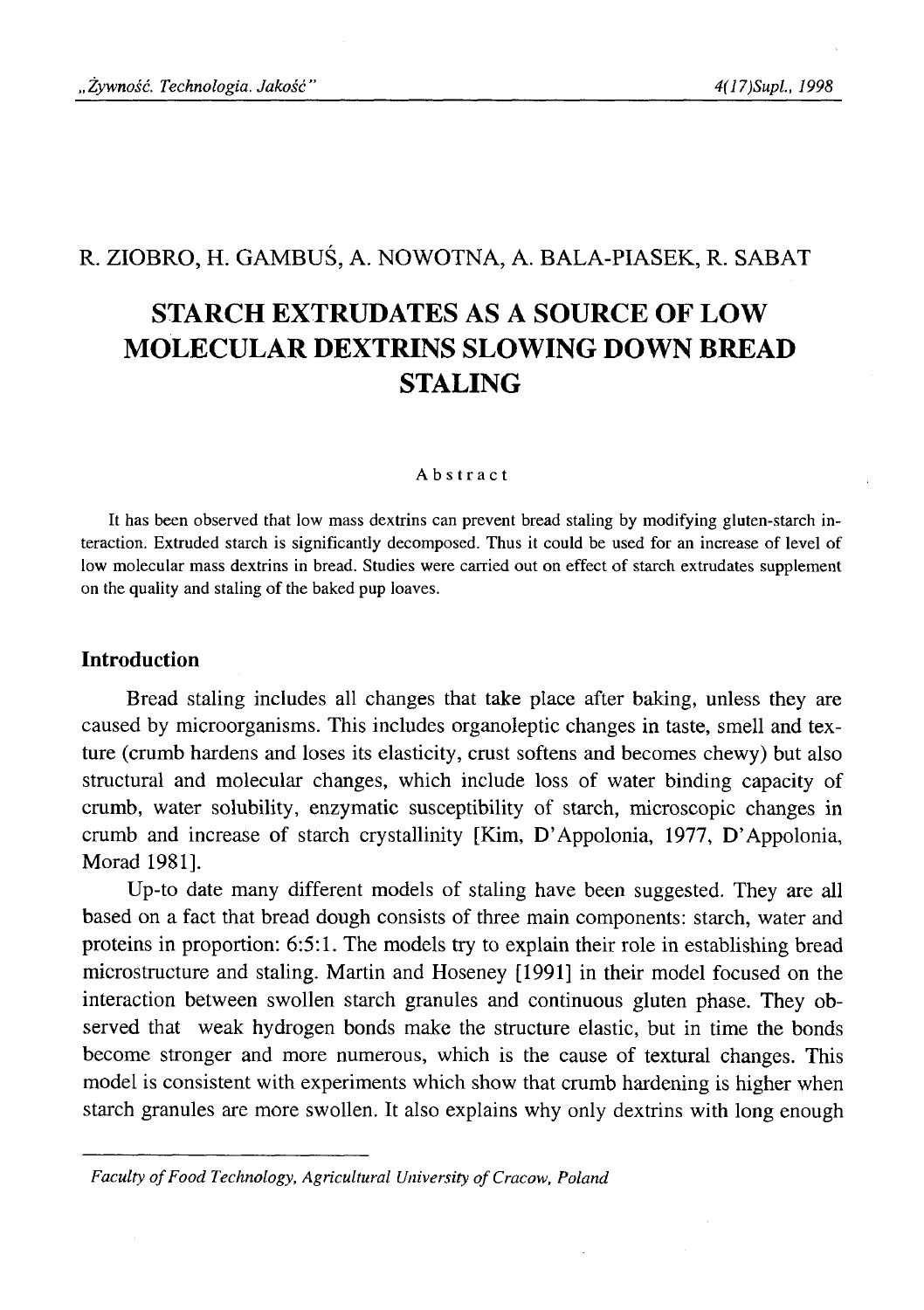DP (12-15) could stabilize crumb structure thus increasing staling. Dextrins with DP less than 9 are to short for cross linking so they have an opposite effect. Many other models explain staling as an effect of starch recrystalization [Kim, D'Appolonia, 1977, Neukom, Rutz, 1981, Krog et al., 1989]. It seems that staling is a complex process, which depends on the gelatinization and swelling of starch granules, as well as on retrogradation, changes in moisture content and interactions between the components of crumb. We can't neglect any of these factors [Gambuś 1997].

Preparations of bacterial alpha-amylases have been shown to reduce the process of crumb hardening by supplying low molecular weight dextrins [Martin, Hoseney 1991, Lin, Lineback, 1990]. But such enzymatic preparation can also cause some uncontrolled changes in stored bread. An interesting alternative for such treatment is the modification of dough by decomposed starch supplement [Gambuś 1997]. To avoid chemical contamination, for our experiments we have chosen extrusion cooking- clean and rapid method of starch degradation.

#### **Materials and methods**

A single-screw extruder (Brabender 20DN) was used to extrude the starches: wheat, corn, potato. The starch moisture contents were adjusted to 16% or 24% (dry basis). The temperatures in 3 barrel sections of extruder were: 80, 120 and 150, the screw speed was maintained at 210 rpm.

For the SEC analysis we used four columns with Sephacryl gel: S-200 (1.6 x 50 cm), S-200 (1.6 x 82 cm), S-500 (1.6 x 90 cm) and S-1000 (1.6 x 88 cm). 2 cm<sup>3</sup> of DMSO solution containing 0.025 g of starch extrudates were eluted with aqueous 0.005 M NaOH. RI Detector was used for on-line detection.

To check if the dextrins present in the extrudates may have similar effect as those produced by enzymes, the extrudates were milled and used for baking of 40 g pup loaves. Laboratory bread baking was performed using straight method. The dough contained 80 g of starch, 20 g of gluten, 8 g of sugar, 3 g of salt, 1.5 g of yeast and 70  $cm<sup>3</sup>$  of water. In supplemented pup-loaves  $3\%$  of starch was replaced with extrudates. On the day of baking: bread volume, organoleptic scores, and penetration (hardness) using PNR - 10 penetrometer were estimated.

In addition, the process of staling during 3 days of storage in plastic bags at 23- 24°C at relative humidity 64% were assessed. Following parameters were considered: changes in crumb humidity, dry substances of crust and crumb penetration.

On each day water extract of crumb was prepared by modified method of Neukom and Rutz [1981]. Blue value was measured as an indicator of free amylose present in bread crumb [Morrison, Laignelet 1983].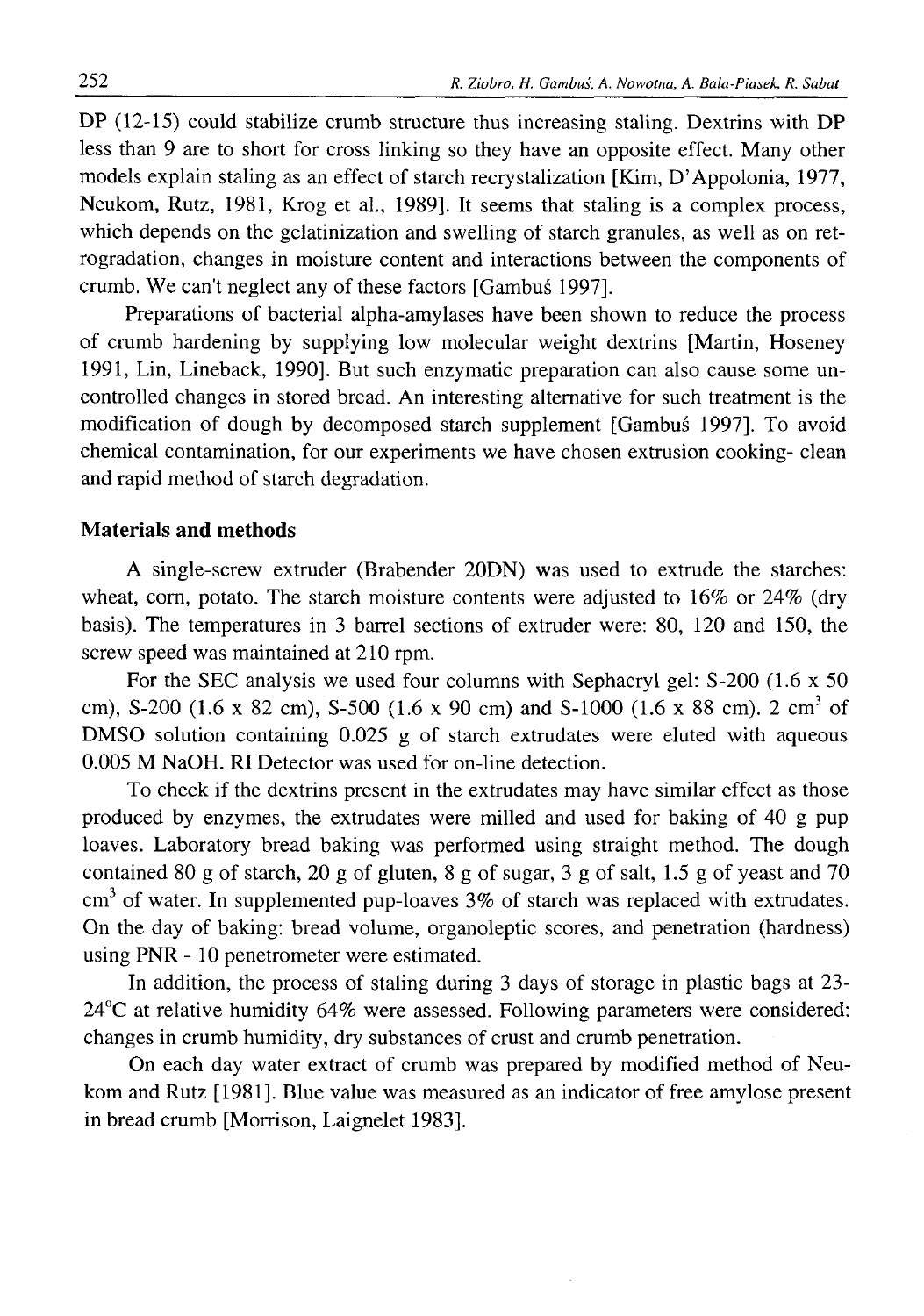SEC chromatography was applied to the water extracts of bread crumb. Total carbohydrate determination by anthron (540 nm) in 5 cm<sup>3</sup> fractions was done to measure low mass dextrins content.

#### **Results and discussion**

Due to extrusion molecular-level processes take place. Starch melts or gelatinize, depending on moisture content [Qu, Wang, 1994]. Starch granules reduce their size [Zheng et al., 1995] and change their shape. Some glycosidic bonds within glucans break [Davidson et al., 1984].The most important factors which affect the properties of extruded starch are barrel temperature, mechanical shear and moisture content in raw material [Owusu-Ansah et al., 1983, Diosady et al. 1985, Cai et al., 1995]. Generally, it's hard to predict which of these factors will be decisive in each situation [Cai, Diosady, 1993].

To establish at which moisture content level, at the same barrel temperature profile, starch was more decomposed, we have compared SEC profiles of the extruded products. The results (Fig. 1) were consistent with previously reported by other authors [Yamada et al., 1990, Chinnaswamy, Hanna, 1990, Davidson et al., 1984]. Starches extruded at lower moisture content contained glucans with lower DP. Thus they were chosen to be added to bread dough.

Our previous SEC experiments show that the extent of degradation during extrusion is significant and comparable for different botanical sources of starch [Ziobro R.



Fig. 1. SEC profile of wheat starch extruded at different moisture content.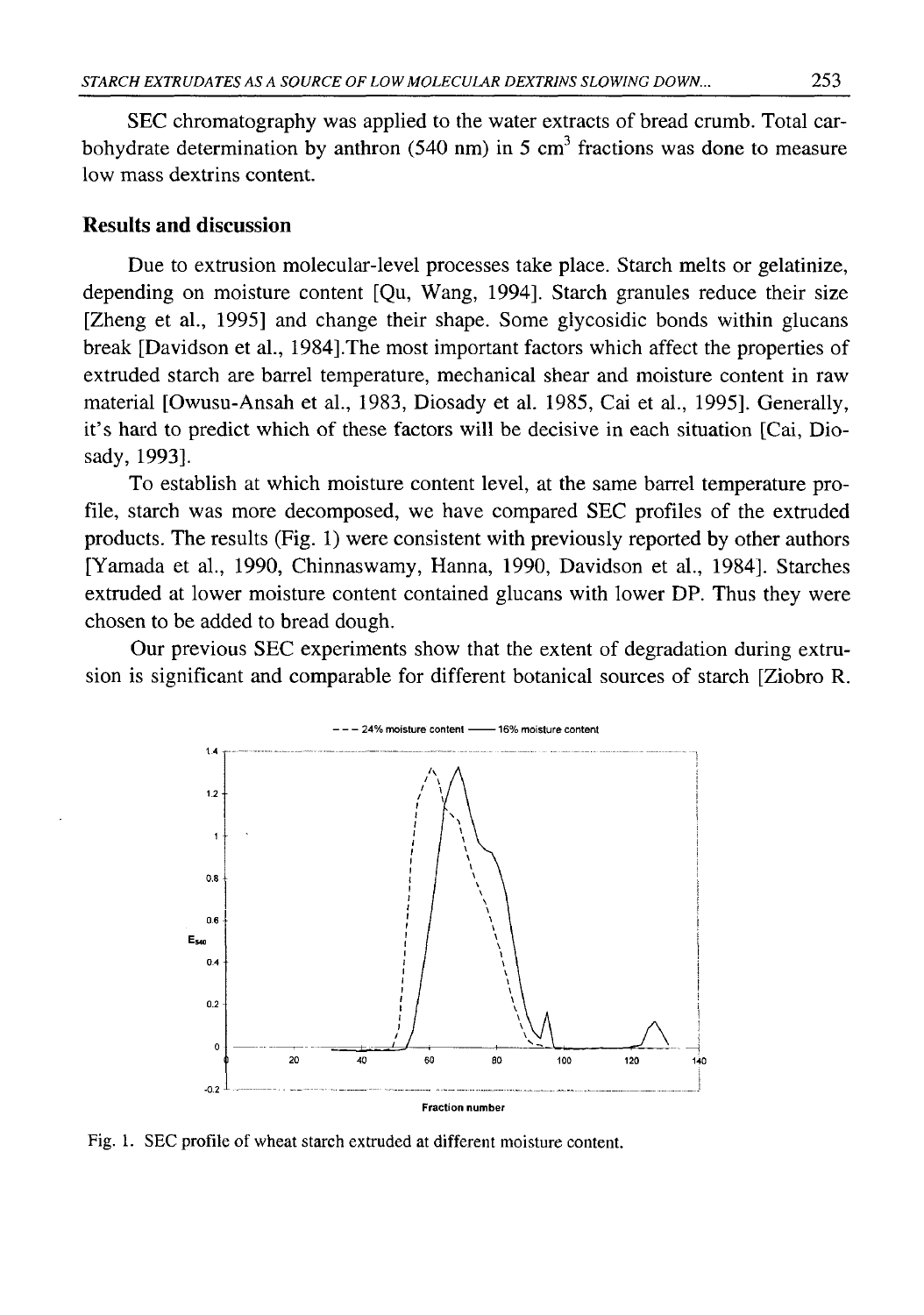et al., 1998]. Decomposed starch could be a good source of low molecular mass dextrins in bread, even if it wouldn't be much degraded. The processes (mainly enzymatic) that take place in bread during its preparation and baking cause some further degradation, and even after processing of a standard dough, where almost all starch glucans are intact, we could observe some oligosacharides in water extract of crumb (Fig. 2).



Fig. 2. SEC profiles of standard bread water extract.

Table 1 contains the data obtained on the day of baking and during storage of breads baked with supplement of extrudates. The volume of pup loaves was not affected by the addition of extruded starch. Organoleptic scores of the supplemented pup loaves were good, in two cases better than of one without extrudate. Crumb humidity of supplemented pup loaves was low in comparison with standard. Higher level of dry substance of crust suggests, that the extruded starches were converted into sugars, which produced more caramel.

The addition of extrudates reduced the hardening process as observed by penetration changes during storage period (Tab. 1). Changes in blue value, corresponding to soluble amylose content, were comparable for all breads. Therefore we think that in this case retrogradation was not responsible for the observed differences in penetration changes. Thus in our SEC experiments we concentrated on the range of low molecular masses. The results indicate that on the day of baking all pup loaves with the supplement of extrudates contained more dextrins and that these dextrins were shorter than in the standard pup loaf (Fig. 3).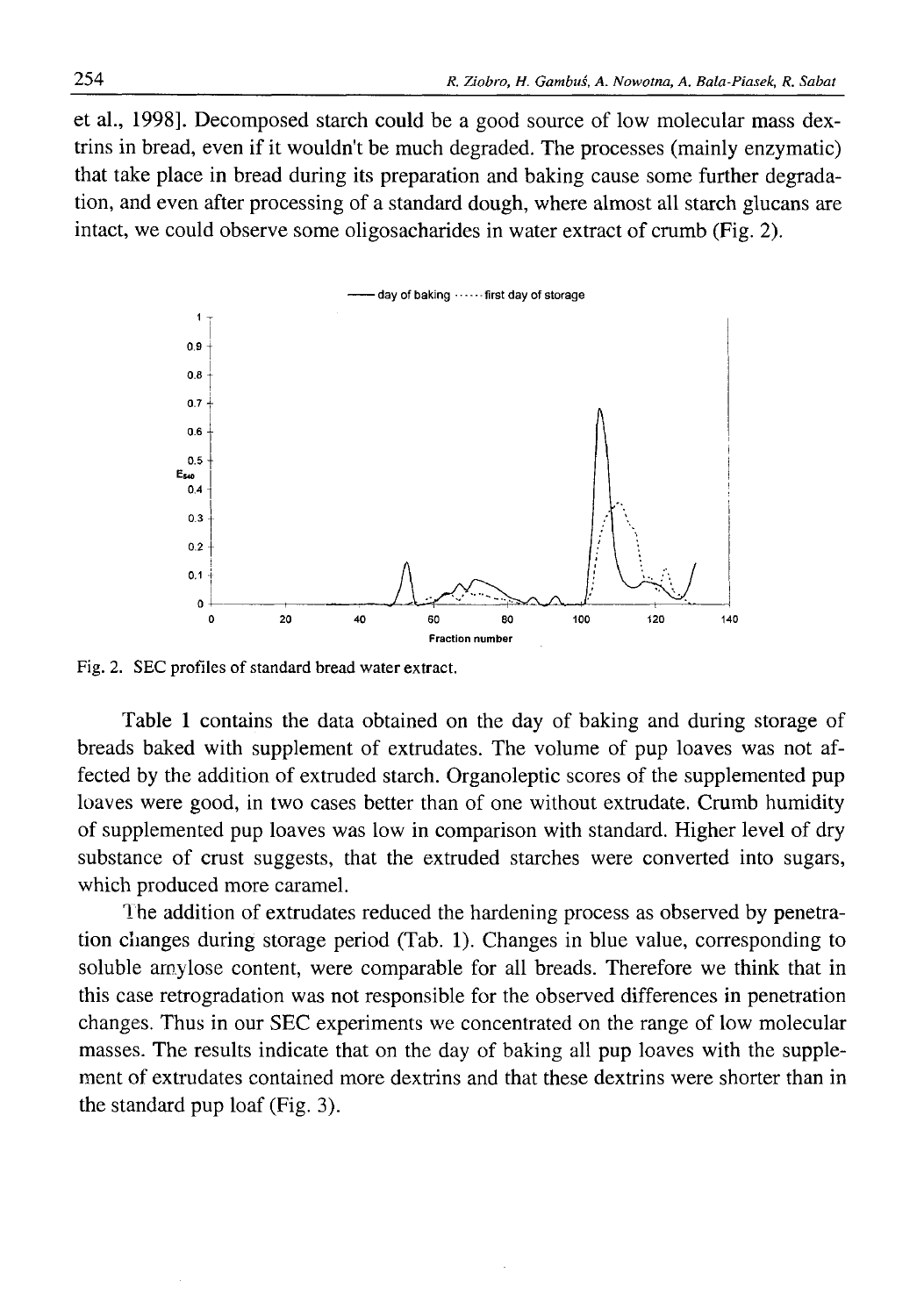#### **Table 1**

| Bread type         | Volume | Organoleptic assessment |               | Day            | Crumb<br>humidity | Dry<br>substance<br>of crust | Penetration | Blue value |
|--------------------|--------|-------------------------|---------------|----------------|-------------------|------------------------------|-------------|------------|
|                    |        | Total points            | Quality class |                | [%]               | [%]                          | [mm]        |            |
| Standard bread     | 102.5  | 33                      | П             | $\Omega$       | 40.90             | 70.13                        | 9.27        | 0.11       |
|                    |        |                         |               | 1              | 40.60             | 72.25                        | 5.10        | 0.04       |
|                    |        |                         |               | $\overline{c}$ | 35.45             | 72.25                        | 3.30        | 0.02       |
|                    |        |                         |               | 3              | 34.20             | 70.85                        | 2.69        | 0.02       |
| <b>Bread</b>       | 102.5  | 37                      |               | $\theta$       | 37.75             | 84.37                        | 9.99        | 0.12       |
| supplemented       |        |                         |               | 1              | 33.00             | 75.30                        | 4.36        | 0.04       |
| with corn starch   |        |                         |               | 2              | 32.45             | 73.00                        | 4.19        | 0.03       |
| extrudate          |        |                         |               | 3              | 32.20             | 70.85                        | 3.45        | 0.04       |
| <b>Bread</b>       | 109.2  | 38                      |               | $\Omega$       | 37.43             | 82.09                        | 12.40       | 0.14       |
| supplemented       |        |                         |               | 1              | 35.46             | 73.45                        | 6.50        | 0.05       |
| with wheat starch  |        |                         |               | 2              | 33.25             | 72.67                        | 4.36        | 0.03       |
| extrudate          |        |                         |               | 3              | 32.60             | 71.94                        | 4.12        | 0.03       |
| <b>Bread</b>       | 118.5  | 31                      | $\mathbf{H}$  | $\Omega$       | 40.04             | 81.54                        | 12.30       | 0.12       |
| supplemented       |        |                         |               | 1              | 36.68             | 74.07                        | 6.00        | 0.05       |
| with potato starch |        |                         |               | $\overline{2}$ | 32.31             | 73.15                        | 5.70        | 0.05       |
| extrudate          |        |                         |               | 3              | 30.78             | 72.36                        | 5.20        | 0.04       |

#### Quality assessment of model breads

0 - day of baking; 1- first day after baking; 2- second day after baking; 3- third day after baking.

・・・・・・Bread supplemented with 3% of potato extrudate (16% moisture content<br>−・・− Bread supplemented with 3% of wheat extrudate (16% moisture content<br>−−− Bread supplemented with 3% of corn extrudate (16% moisture content)



Fig. 3. Low molecular mass dextrins present in the water extracts of crumb prepared from pup loaves.

Standard bread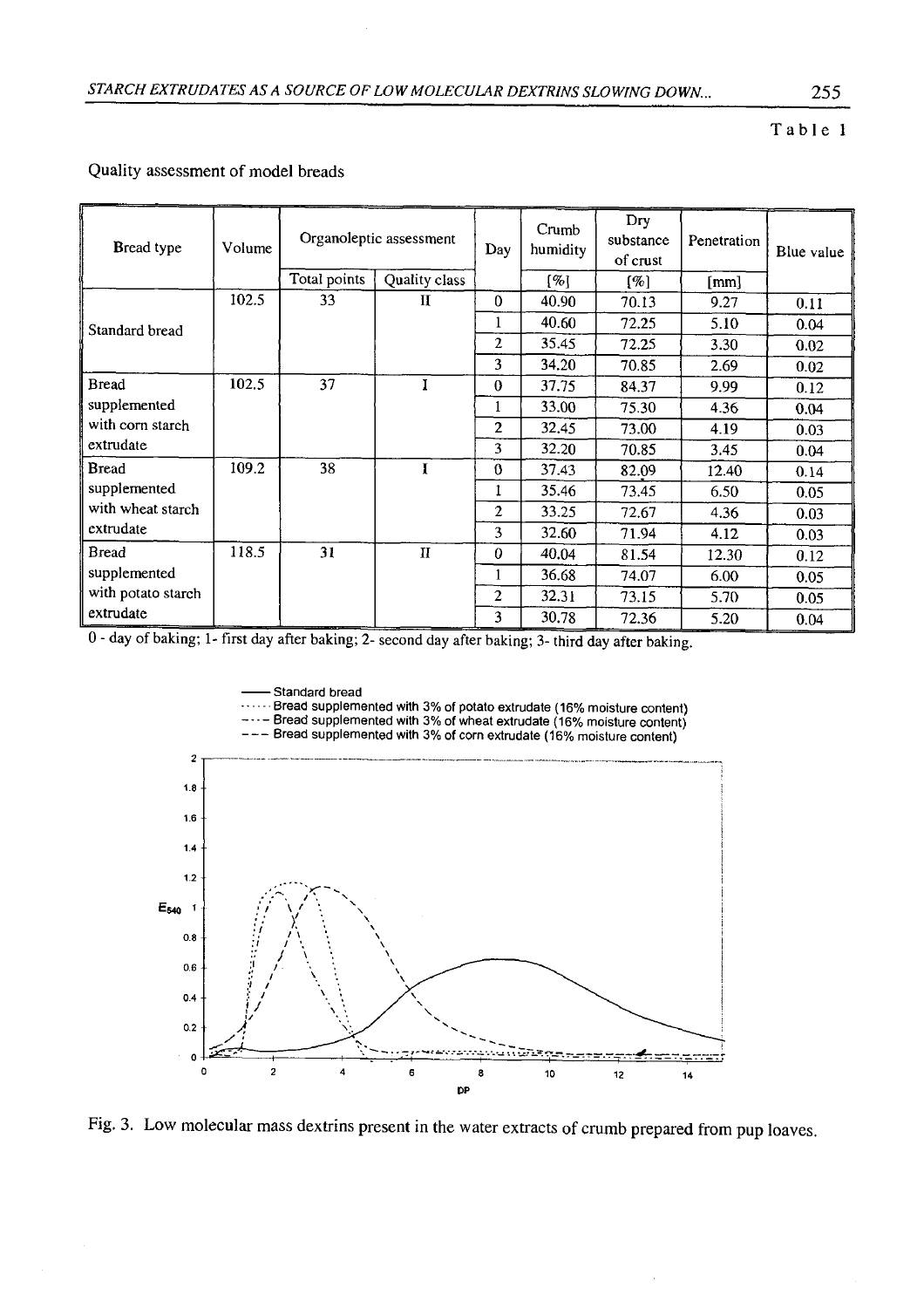After storage the amount of dextrins with higher DP was reduced while the quantity of dextrins with lower DP was still the same or even greater. It is probably the result of interactions between dextrins with DP>9 with continous gluten phase, which could have an impact on crumb hardening (Fig. 4a,b,c,d).

Pup loaf supplemented with corn extrudate (Tab. 1) was characterized by parameters similiar to the standard one. It could be explained by the presence of dextrins larger than in other pup loaves (with potato and wheat extrudates) on the day of baking (Fig. 3).



Fig. 4. Changes in fraction of low molecular mass dextrins present in the water extracts of crumb prepared from standard (a) and supplemented with corn (b), wheat (c) and potato starch extrudates (d) pup loaves.

The results show that bread staling corresponds to low mass dextrins content which could be acquired by addition not only of the enzymes but also starch degradation products such as extrudates.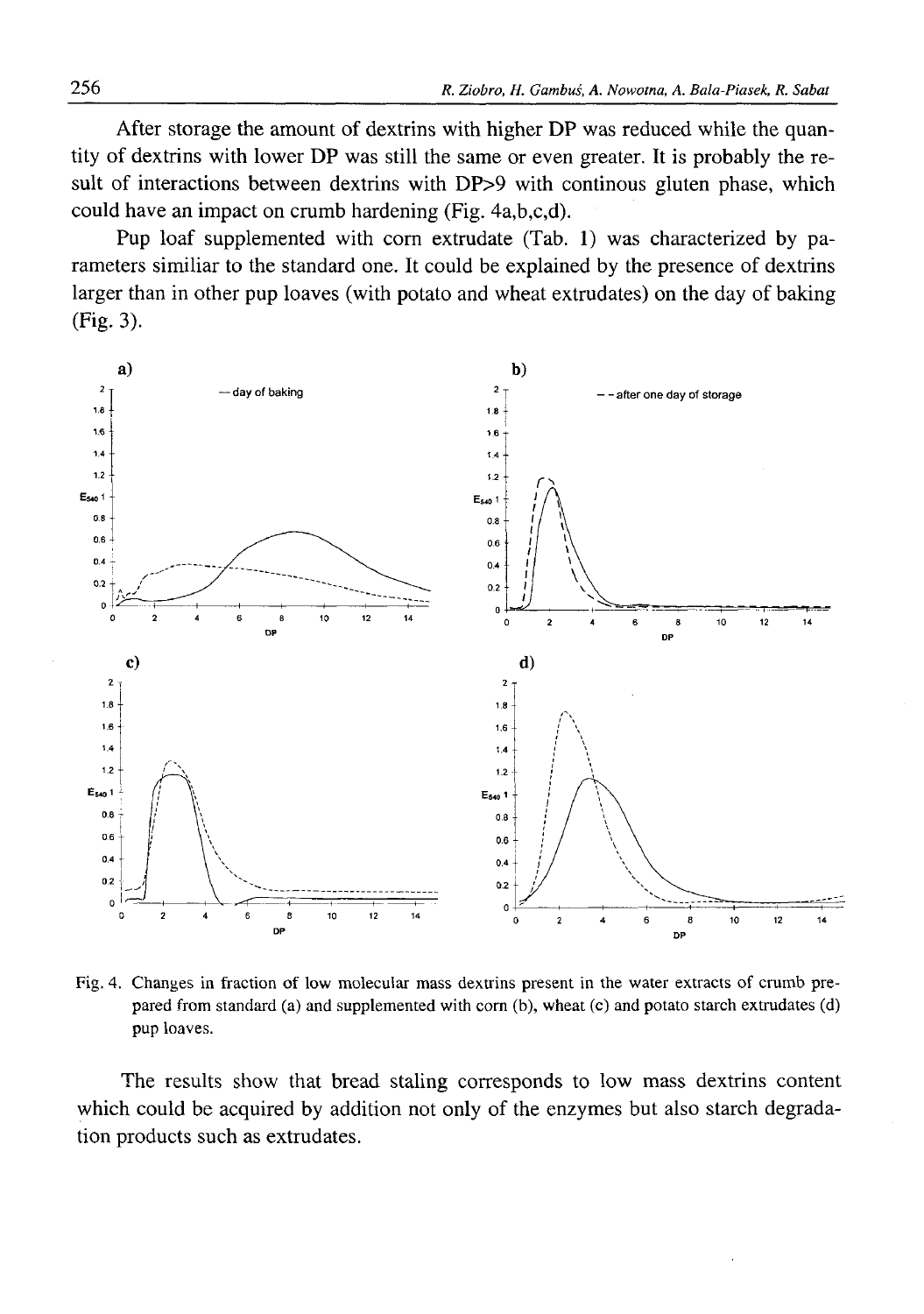#### **Conclusions**

Starch extruded at lower moisture content was more decomposed.

Addition of wheat, potato or corn starch extrudates doesn't affect or even improves organoleptic properties of model bread so they can be used as its component.

All pup loaves with supplement of extrudates were characterized by softer and more elastic crumb on the 3 day after baking than standard.

The reduction of crumb hardening seems to be less affected by changes in retrogradation process and more influenced by low mass dextrins presence.

The authors thank dr hab. A. Golachowski from Agricultural Academy of Wro*claw for his help.* 

#### **REFERENCES**

- [1] Cai W., Diosady L.L., Rubin L.J.: Degradation of wheat starch in a twin-screw extruder, J. Food Eng., 26, 1995, 289-300.
- [2] Cai W., Diosady L.L.: Model for gelatinization of wheat starch in a twin-screw extruder, J. Food Sci., 58 (4), 1993, 872-875.
- [3] Chinnaswamy R., Hanna, M.A.: Macromolecular and functional properties of native and extrusioncooked corn starch, Cereal Chem, 67 (5), 1990, 490-499.
- [4] D'Appolonia B.L., Morad M.M.: Bread staling, Cereal Chem., 58, 1981, 186-190.
- [5] Davidson V.J., Paton D., Diosady L.L., Larocque G.: Degradation of wheat starch in a single-screw extruder: characteristics of extruded starch polymers, J. Food Science, 49 (2), 1984, 453-459.
- [6 ] Diosady L.L., Paton D., Rosen N., Rubin L.J., Athanassoulias C.: Degradation of wheat starch in a single-screw extruder: mechano-kinetic breakdown of cooked starch, J. Food Sci., 50, 1985, 1697- 1699.
- [7] Gambuś H.: Wpływ fizyczno-chemicznych właściwości skrobi na jakość i starzenie się pieczywa, Zesz. Nauk. AR, Kraków, 1997, Rozprawy nr 226.
- [8 ] Kim S.K., D'Appolonia B.L.: The role of wheat flour constituents in bread staling. The Bakers Digest, 51, 1977, 38-44.
- [9] Krog N., Olesen S.K., Toernaes H., Joensson T.: Retrogradation of the starch fraction in wheat bread. Cereal Foods World, 34, 1989, 282-285.
- [10] Lin W., Lineback D.R.: Changes in carbohydrate fractions in enzyme-supplemented bread and the potential relationschip to staling, Starch/Stärke, 42, 10, 1990, 385-394.
- [11] Martin M. L., Hoseney R.C.: A mechanism of bread firming II. Role of starch hydrolyzing enzymes. Cereal Chem, 68, 1991, 503-507.
- [12] Morrison W.R., Laignelet B.: An improved colorimetric procedure for determining apparent and total amylose in cereal and other starches. J. Cereal Sci., 1, 1983, 9-20.
- [13] Neukom H., Rutz W.: Observation on starch retrogradation and bread staling, Lebensm. Wiss. u. Technol., 14, 1981, 292-295.
- [14] Owusu-Ansah J., van de Voort F.R., Stanley D.W.: Physicochemical changes in cornstarch as a function of extrusion variables, Cereal Chem, 60, 4, 1983, 319-324.